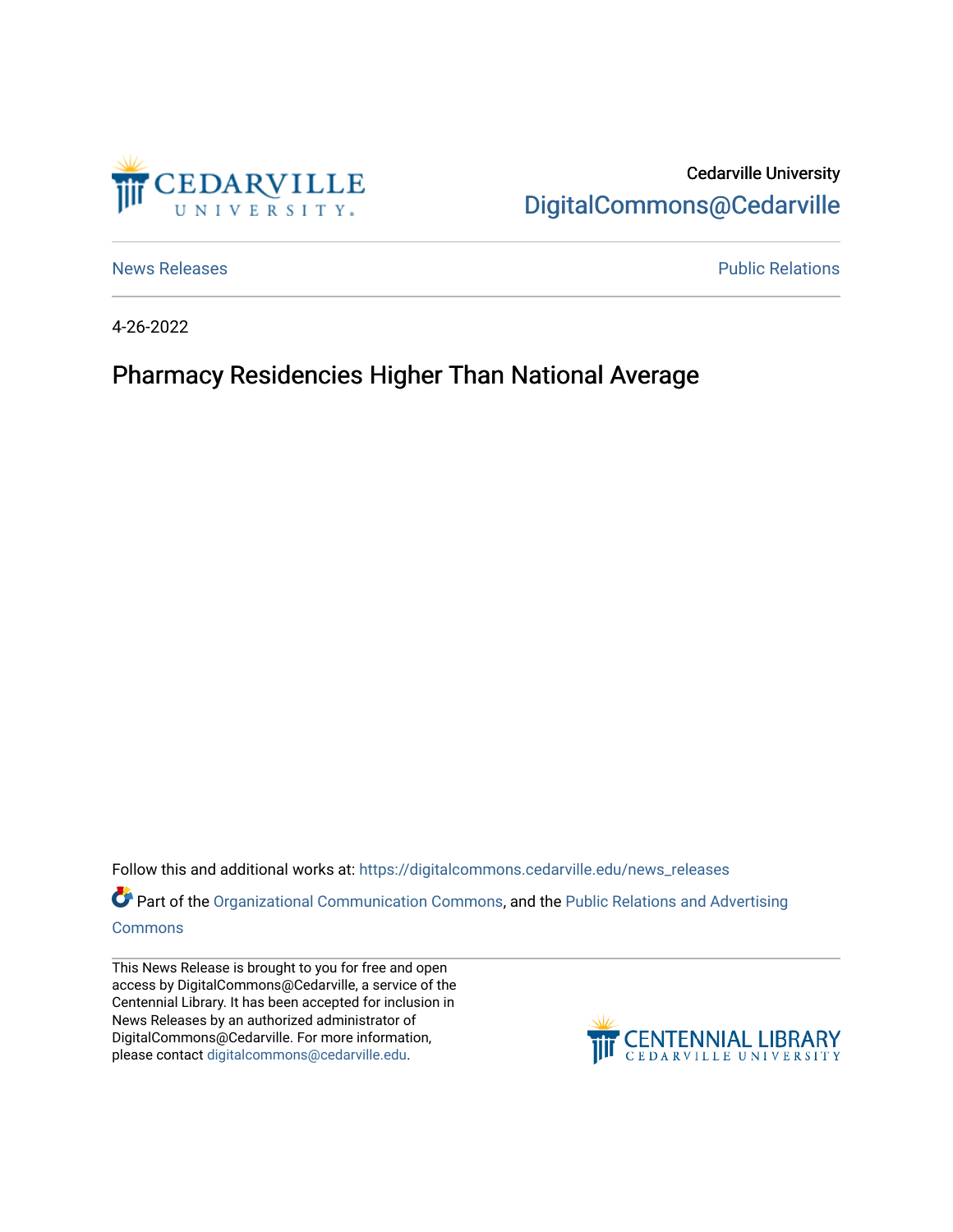## **FOR IMMEDIATE RELEASE April 26, 2022**

**CONTACT:** Mark D. Weinstein Executive Director of Public Relations [937-766-8800](tel:937-766-8800) (o) [937-532-6885](tel:937-532-6885) (m) [Mweinstein@cedarville.edu](mailto:Mweinstein@cedarville.edu) @cedarvillenews

## **Pharmacy Residencies Higher Than National Average**

**CEDARVILLE, OHIO --** The [Cedarville University School of Pharmacy](https://www.cedarville.edu/academic-schools-and-departments/pharmacy) continues to exceed national norms.

This year, 24 students or recent graduates in the school of pharmacy received residency opportunities. This gives Cedarville an 80% residency acceptance rate, while the national average is 77%. This matches trends over the past five years: during that period of time, Cedarville has had an average match rate of 80.2%, compared to a national average of 66.8%. Finally, one graduating student earned a fellowship with Johnson and Johnson.

Of those residencies, 19 were one-year postgraduate year one (PGY-1) residencies for graduating students. An additional four were one-year postgraduate year two (PGY-2) residencies for those who have already completed a PGY-1. One graduating student earned a two-year PGY-1 and PGY-2 residency. Residency locations include the Johns Hopkins Hospital in Baltimore, Maryland, The Ohio State University Wexner Medical Center in Columbus, Ohio, the Cleveland Clinic — Akron General Medical Center in Akron, Ohio, and the Baylor University Medical Center in Dallas, Texas.

[Dr. Zach Jenkins,](https://www.cedarville.edu/academic-schools-and-departments/pharmacy/pre-pharmacy/faculty-staff/pharm-pract/jenkins-zachary) associate professor of pharmacy practice at Cedarville, noted that the Cleveland Clinic and Johns Hopkins are both ranked among the top four hospitals in the United States.

According to Jenkins, residencies give new pharmacists extra opportunities to grow in their clinical, research or teaching abilities. PGY-1 residencies often take place in a clinic, hospital or community pharmacy and are focused on providing broad exposure to different aspects of pharmacy, while PGY-2 residencies are usually more specialized. Certain pharmacy roles require residency training.

"One year of residency is equivalent to about three to five years of hands-on experience," Jenkins said.

"I'm really excited to have been chosen for the opportunity at Johns Hopkins," said **Erin Ballentine of Walkersville, Maryland**, whose health-system pharmacy administration and leadership (HSPAL) residency at the Johns Hopkins Hospital will involve clinical rotations and training in pharmacy administration. "Having grown up really close to Baltimore, I know it's a very underserved population, and I'm excited to work in that setting and give back."

Among the PGY-2 opportunities, 2021 Doctor of Pharmacy graduate **Bethany Anderson of Wellington, Ohio**, will serve in a residency with The Ohio State University Wexner Medical Center after a PGY-1 with the Cleveland Clinic — Medina Hospital in Medina, Ohio. Anderson will focus this year on ambulatory care, helping patients with medication management and working in hospital-based clinics including the Richard M. Ross Heart Hospital

"I absolutely love talking to patients, helping them meet their health goals and working with them on lifestyle modifications and medication optimizations," Anderson said. "I think ambulatory care is a great